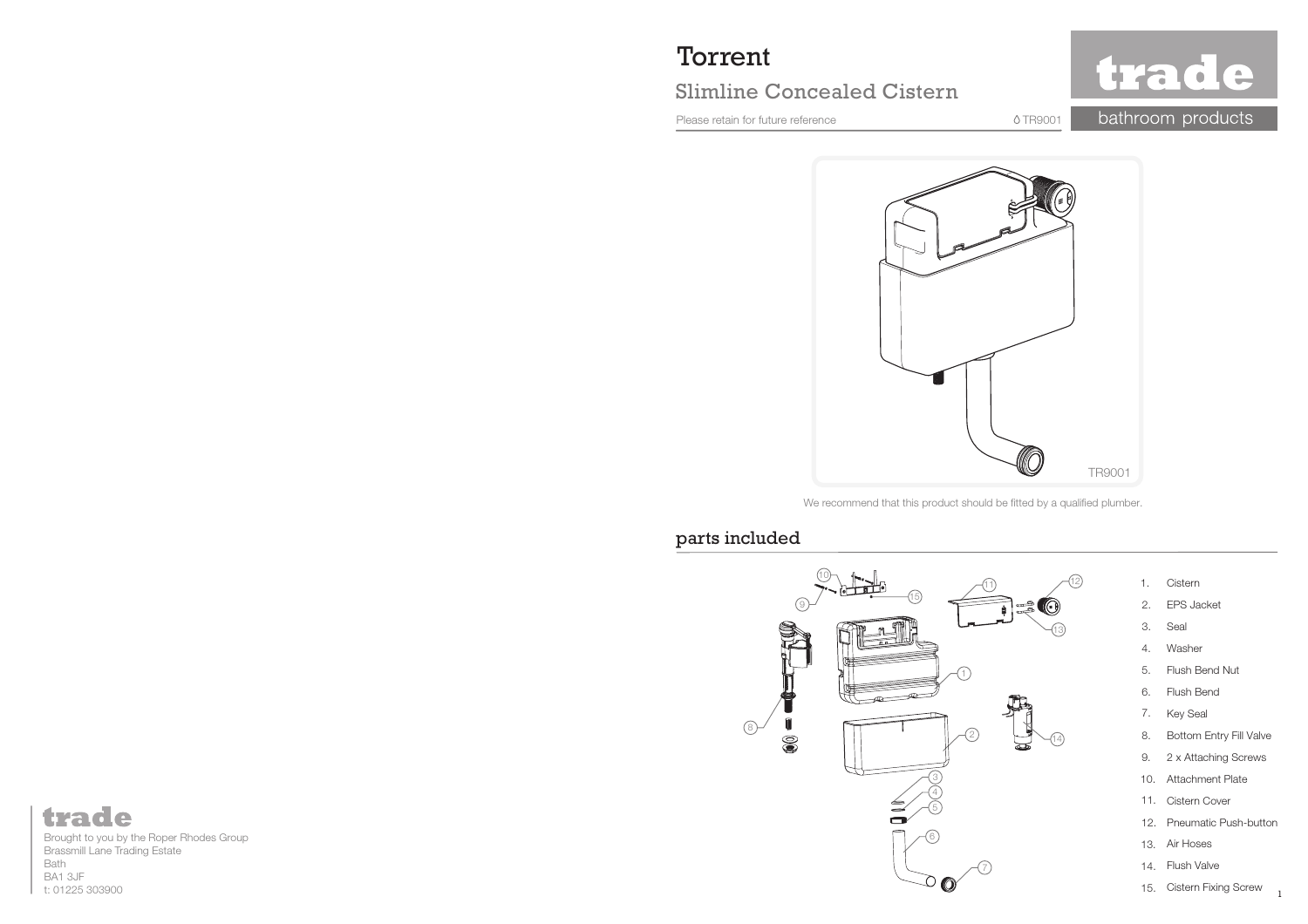

# installation of the cistern



### adjusting the water level



By adjusting the fill valve the water level can either be increased or decreased accordingly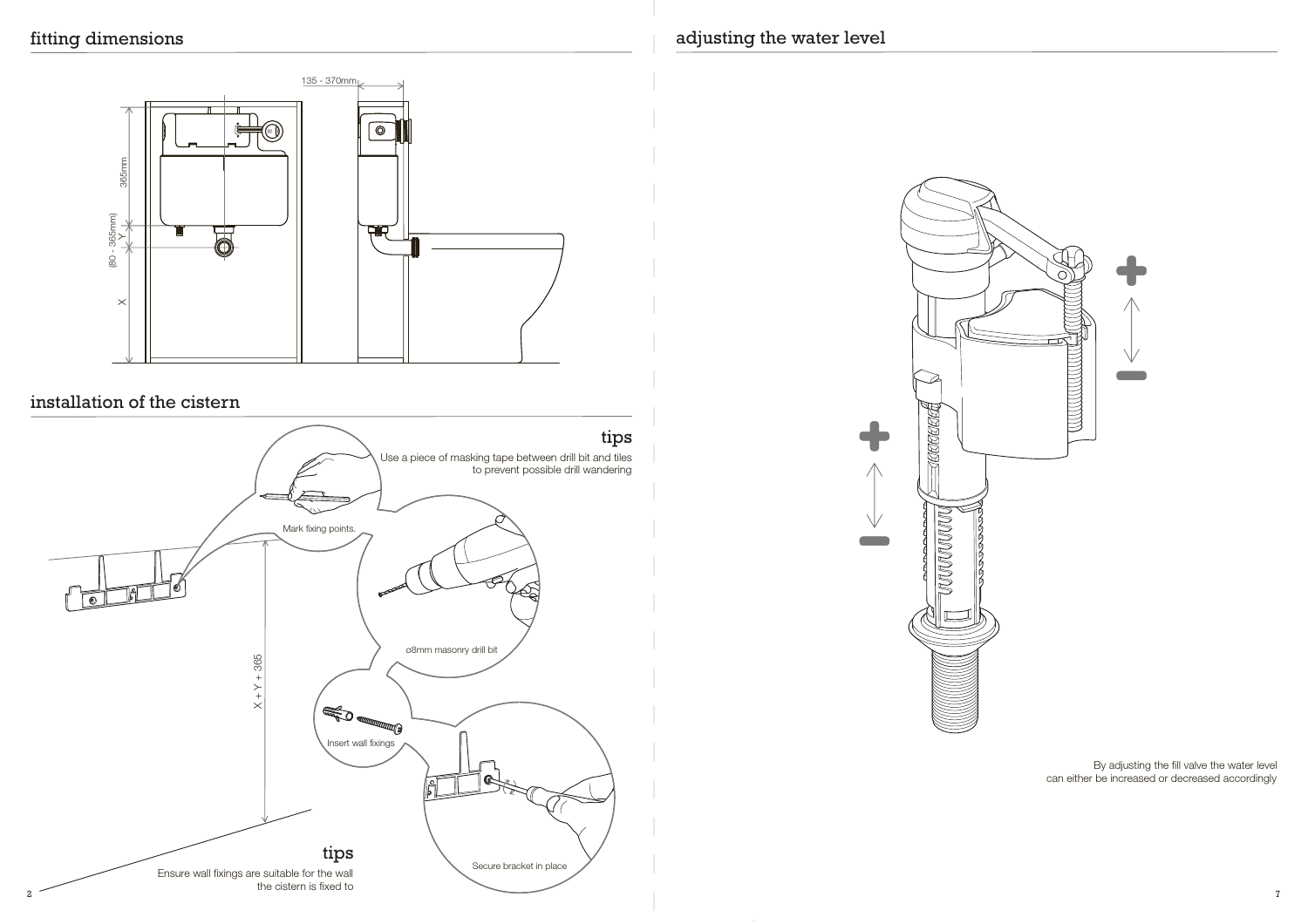